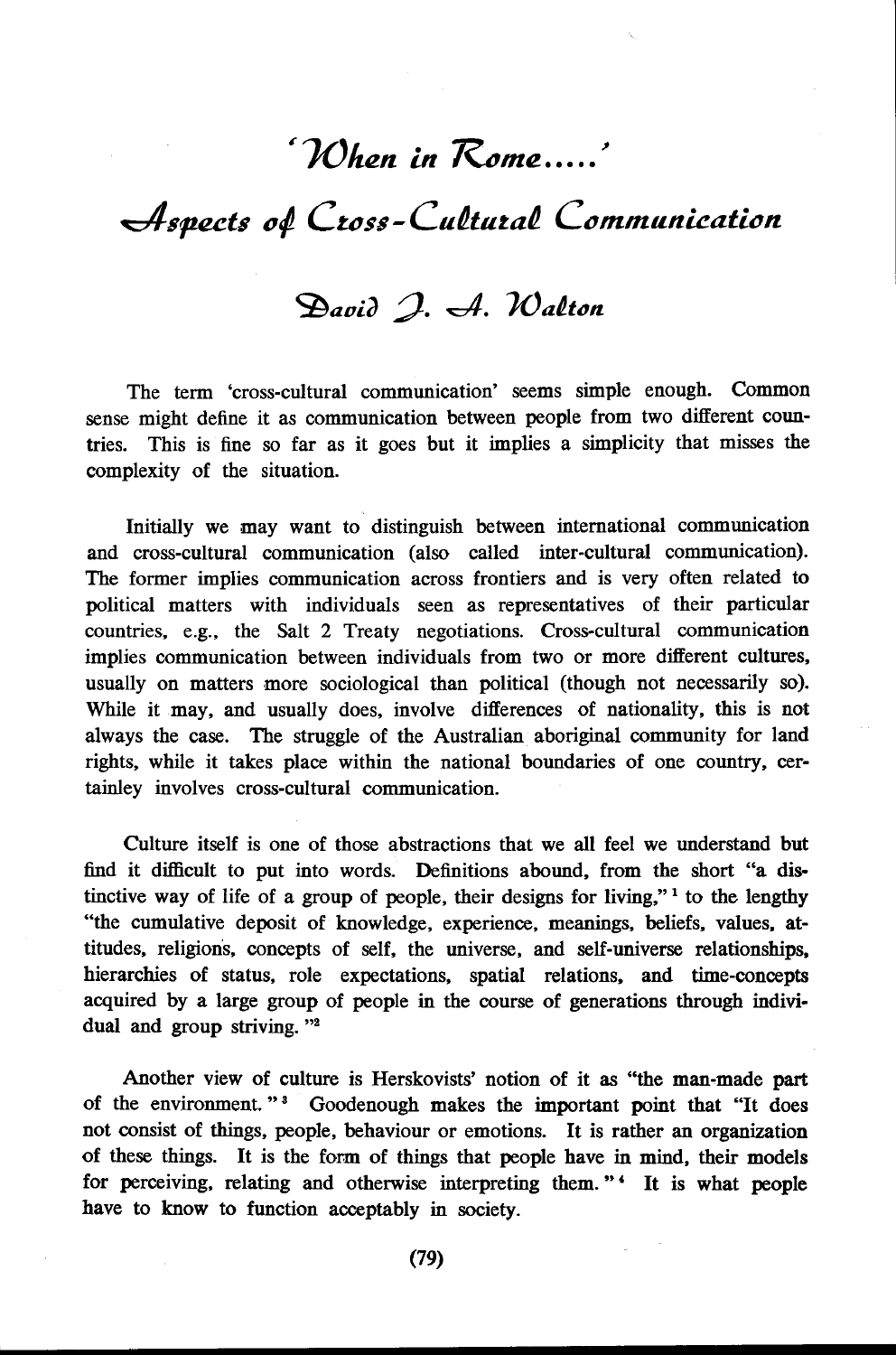The degree to which cultures understand, do not understand or misunderstand each other will depend on the various organizations they give to the world and the way they structure their world view.

Naturally the extent or degree of differences between different cultures will vary. Australians and New Zealanders exhibit a degree of cultural difference less than that, say, between Australians and Qataris or that between white Australians and Australian aborigines. There will exist in fact a **continuum** from cultural pluralism, where practically no one can communicate with anyone else due to distinctions of language, tradition, custom, etc., to cultural homogeneity where there is no cultural diversity.

Hopes of a universal culture remain merely dreams. The **'global village'**  of mass communications has not come about nor does it seem likely that it will within the next century or so. Universal languages like **Esperanto** and Inter**lingua** remain fringe phenomena.

Maletzke adds another dimension in proposing the notion of 'intercultures. ' 5 These are formed horizontally across cultures through common interest, such as holding the same profession. The implication is that an Egyptian doctor say, will be more at home with an English doctor than with an Egyptian farmer. The common interests build up a communication field that is more effective than those vertical, between-strata fields within the culture itself.

Cross-cultural communication takes place then within a framework of cultural variance - a variance based on differences in social perception. As Stewart notes, "It is on the issue of differences either naturally or by acquisition that cross-cultural communication rests its claim for identity." 6 That is to say that differences are significant for communication, which tends to become inefficient and leads to cultural distortions and aggravates tensions. Much of the tension that exists within and between nations would not exist if attempts at communication had not taken place. Communication requires contact but contact does not necessarily lead to communication. I use 'communication' here to refer not simply to the exchange of messages, but what Martin refers to as an 'isomorphism in construct'<sup>7</sup> with individuals successfully sharing meaning. In so far as meaning is determined by referents in the environment and the formulation of these into an 'average referent' or 'construct' it is culturally determined. Semantic differential and word-association tests clearly demonstrate this cultural influence. There is an implication here that cross-cultural communication can never be one hundred-per-cent effective. What we do have, however, is a tolerance for deviance from our constructs, since they represent central tendencies of

(80)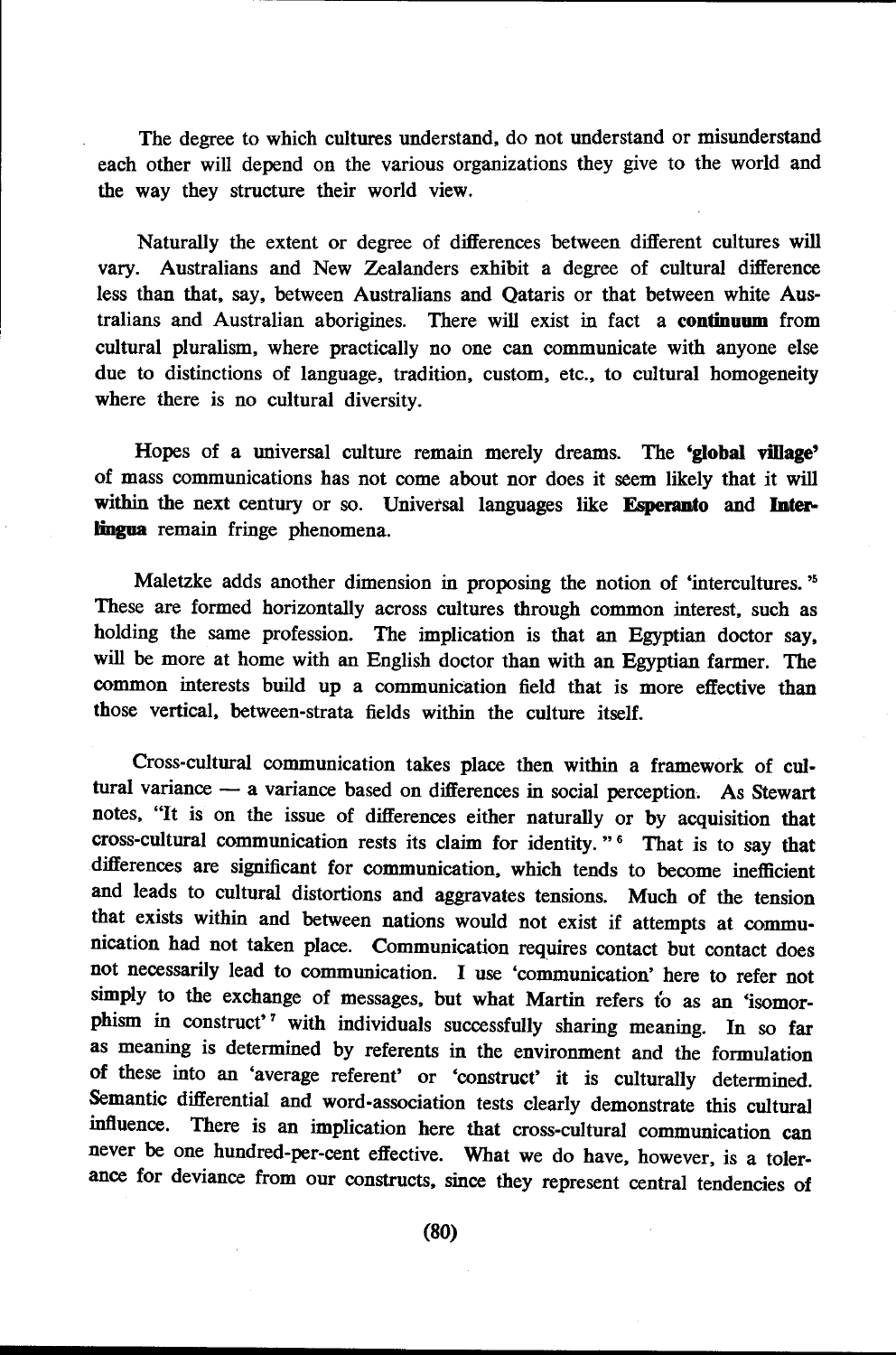our referent experiences. It is this tolerance that makes effective communication possible.

Martin, in discussing what he terms the contradiction of cross-cultural communication, puts forward the view that to the extent that one can comfortably communicate with another individual, despite perceived differences, one only communicates within variants of a single culture. Thus no cross-cultural communication takes place. Communication can only take place when the constructs of the individual communicators have approximated towards one another to the extent that the tolerances of construct of each overlap. It is a moot point as to whether this joins them in a single culture or leaves them as representatives of two different cultures.

There are some cultural universals, usually biological needs. These seem to be inherited or instinctive, e.g., hunger is an instinctive drive and is a universal. The way one satisfies that hunger is cultural  $-$  what sort of foods will be consumed and how they will be prepared; by whom prepared, at what times they will be eaten, etc. Some writers have attempted to expand the range of universals to include such acts as the domestication of animals, worship of gods, use of stone tools, etc,

What Martin is saying is that communication is intra-cultural rather than cross-cultural, although there will be communication between people, most of whose cultural characteristics may seem totally different. In general, he argues that what is needed for effective communication is empathy  $-$  that ability to put oneself in another's place. Empathy leads to that tolerance of variance in constructs which makes communication possible. While it may be that this reduction in cultural variance and the resultant communication is better termed intra-cultural rather than cross-cultural communication, I feel that we would do better to keep the term 'cross-cultural' since that better describes what we intuitively feel we are engaged in. Nevertheless, Martin's term is useful in helping to remind us of our common humanity.

Most writers on cross-cultural communication have attempted to isolate the variables that impinge on that process. A typical list is that given by Porter:<sup>8</sup> attitudes (including ethnocentricism, world view, stereotypes and prejudices), social organization, patterns of thought, roles and role prescriptions, language, use of space, conceptualization of time, non-verbal expression. Condon and Yousef<sup>9</sup> include the above and some additional variables but classify them under four general factors: (1) language, (2) non-verbal behaviour, (3) values, and (4) reasoning and rhetoric. This ordering is intended to show increasing complexity and difficulty.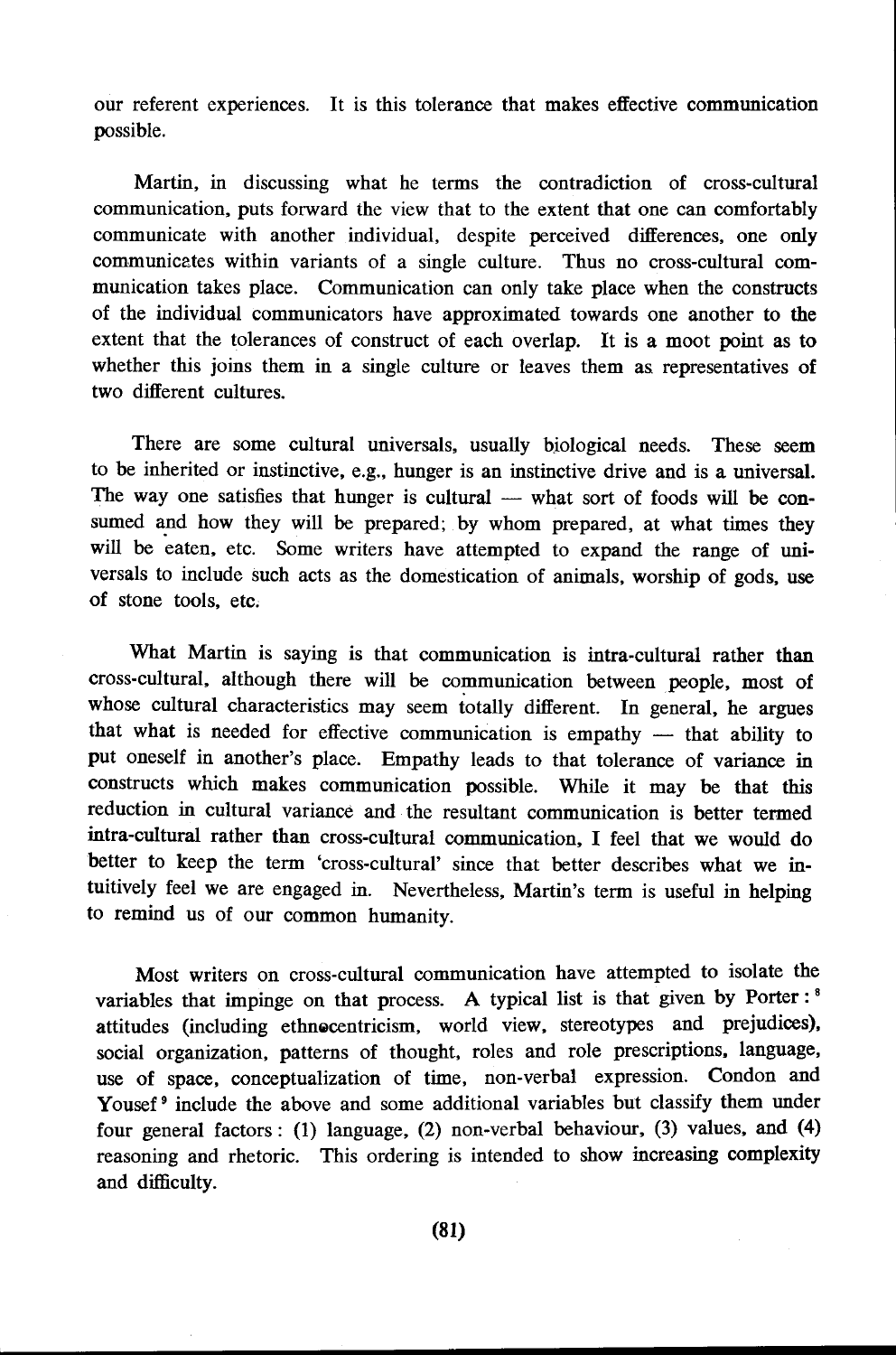In discussing these four areas I want to direct the discussion towards an individual preparing to work in a foreign culture. In so doing a number of questions will be posed to give a practical slant to the discussion.

1. Language: The central role of language in culture is obvious. It is used to mediate all our social relationships and to store and transmit the culture's traditions, history, beliefs, etc. For those who accept the Whorfian position, language shapes our perception and thought. We are in a sense prisoners of our language in this Whorfian view of language determinism. While accepting the view that language influences our perception and that some languages may make it easier to talk about certain ideas, I think the Whorifian view overstates the case. Although English, say, may not have a one-to-one correspondence with a particular word from a given language we are quite capable of having the notion expressed in that word and of using the creative resources of English to encode the idea. The English expression 'fair play' is often used as an ·example of a phrase not found in other languages. I think it would be wrong to say that non-native speakers of English are unable to comprehend the abstract notion contained in the phrase.

Are we expected to know the language of the host culture ? As a general rule facility in the language of the host culture is desirable  $-$  not only in terms of the instrumental use of the language but for other reasons too.

Knowledge, or otherwise, of the language will influence how the visitor is perceived and by implication how he feels about the host society. If he can demonstrate some facility in the language he will be regarded as more thoughtful and appreciative. This establishes an immediate rapport. In the Arab world it is believed that Arabic is a very difficult language for foreigners and any foreigner speaking Arabic will be considered as having had to expend a good deal of time and effort. Therefore one must have felt that the result was worth Therefore one must have felt that the result was worth the effort  $-$  and it is this effort which particularly impresses the hosts.

This leads to the problem of acquiring the language. There are likely to be time constraints or tuition in the particular language may not be available. The best way to learn the language is to be put in a situation where you have to use it. In other words, living in the host culture will probably be the best method. On arrival then one may be limited to a few phrases - but even this will normally be appreciated. Different standards of fluency will be expected as between say, tourists and ambassadors. Ambassadors with a high degree of fluency may still elect to use interpreters to avoid the danger of diplomatic blunders or to give themselves more time to consider answers. Between zero and total fluency there will be a wide degree of facility. Listeners will often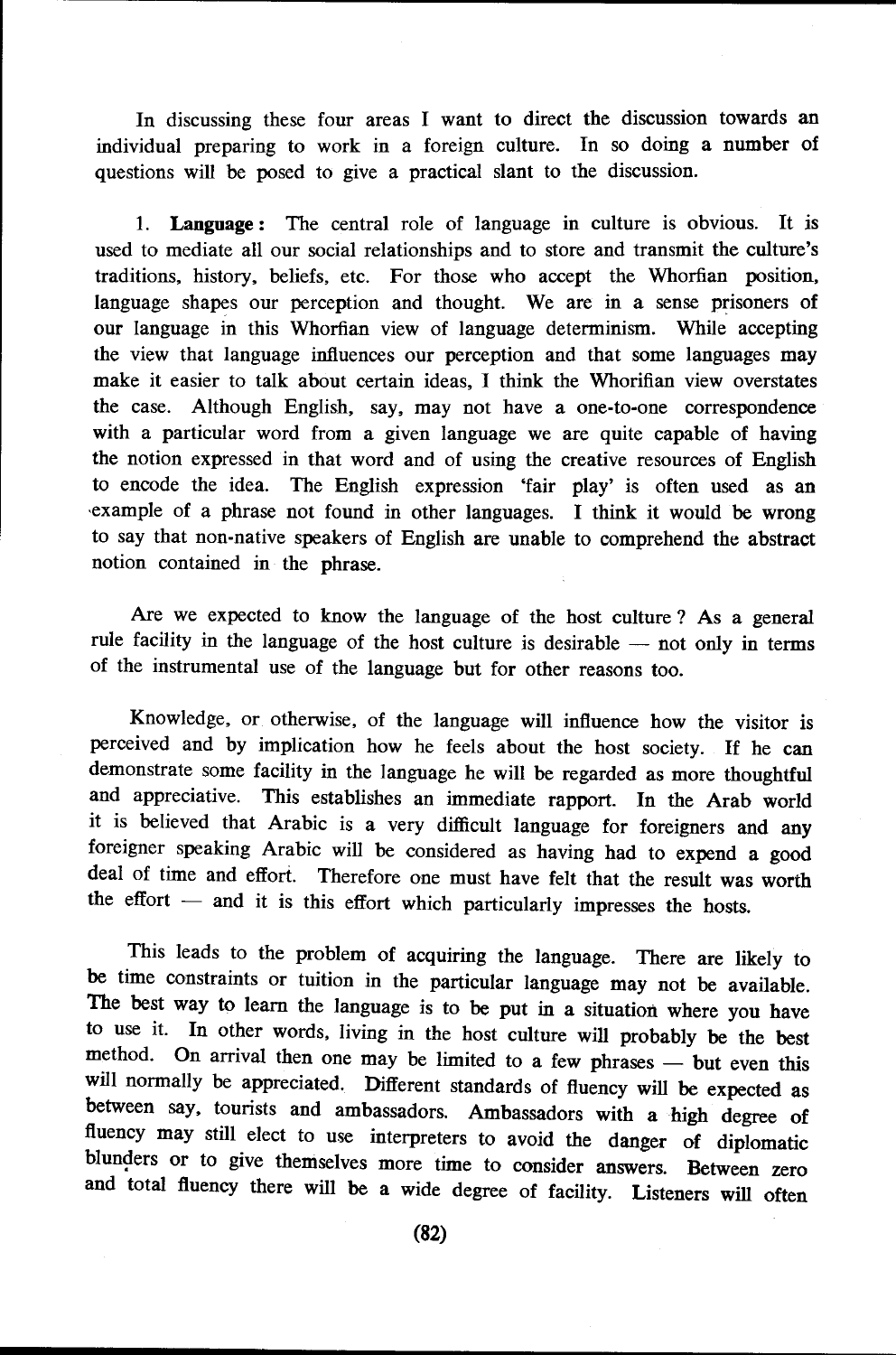assume that the speaker is better equipped than he is and develop subtle or serious discussions which are beyond the capability of the speaker. 'Social fluency' and adequate pronunciation are taken as indicators of a much higher degree of fluency.

'Knowing' a language implies at least two levels. A knowledge of the vocabulary and syntax will give one an instrumental knowledge. One can use the host language to do what one would do in one's own culture. A fuller knowledge comes when one is using the language for things that are culturally distinctive. The most difficult areas will be slang, idiom, jokes, and songs. It is no coincidence that these are things most closely tied to culture and ways to thinking and reasoning.

If one accepts the Whorfian position then a knowledge of the language becomes essential for understanding the culture. If one takes the views of Chomsky. that language variation is expressed in the surface structure but that language universals occur in the deep structure, then the need for a knowledge of the host language is not as critical for an understanding of that culture.

How can one approach the culture without a knowledge of the language ? Translation is the obvious medium, but, in addition to the fact that something is always lost in translation, the volume of translations available may be very limited. In the case of Arabic for example, very little modern littrature is available in translation, although a series of translations of modern short stories is now being produced. Practically no poetry is available in English translation. There is a greater availability of classical Arabic wroks such as the **Koran,** the **Mu'allaqat,** the **Muqaddimah** of Ibn Khaldun, etc.

Book, films and television productions about the culture may also be helpful although many may be biased, of out date, too general or too specific. However, any knowledge of local history or geography can be very helpful, especially in developing countries where the local population is struggling to assert itself on the world stage, in many cases after periods of colonial domination.. Your knowledge of their history or other aspects of their culture, e.g., religion, is evidence that such knowledge is of value, i.e., it implies respect for their culture.

Other ways of getting at the culture without a knowledge of the language include direct experience of such features as fine art, including dance and music, national foods, dress, architecture and discussions with informants - visitors, students, immigrants, etc. For example, in Europe at the present time there is considerable interest in Japanese culture with a number of cultural exhibitions being staged.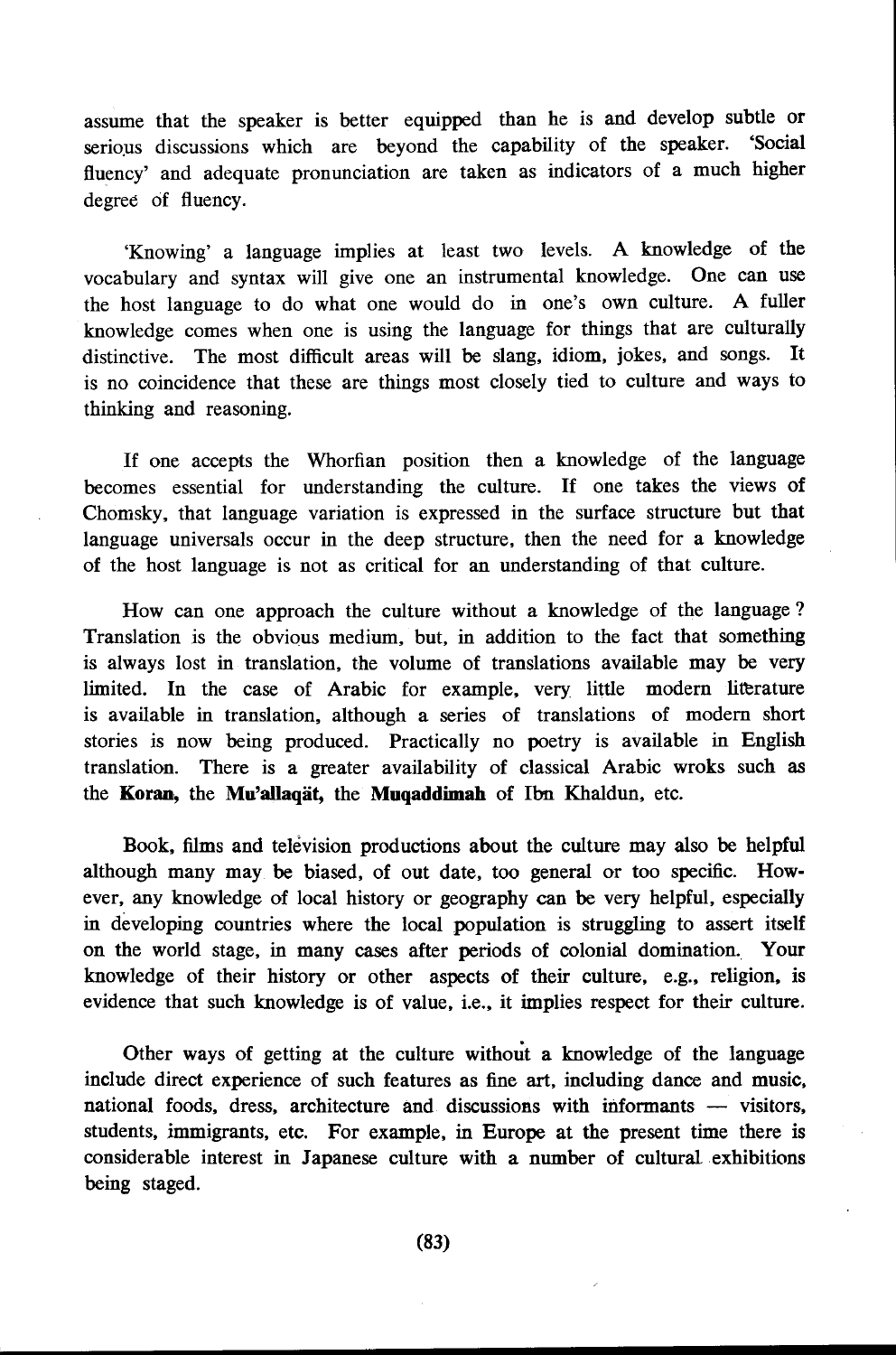While the above are useful substitutes, the person who does not have a knowledge of the host language is still at an obvious disadvantage in that he may miss insights reflected in the language, is cut off from direct access to information from and about the culture and, most important, can never feel the full impact of the cultural patterns in his own behaviour and, through that impact see the complex nature of cross-cultural communication.

2. **Non-Verbal Behaviour:** The above discussion has focussed on verbal language but we have become increasingly aware of the scope and role of nonverbal behaviour in communication. Birdwhistle  $10$  has suggested that only thirty per cent of what is communicated in a conversation is verbal. The range of non-verbal behaviour is extremely wide, as the following partial list makes plain : hand gestures, facial expressions, posture and stance, clothing, hair styles, walk, interpersonal distance (proxemics), touching, eye contact, direction of gaze, architecture and interior design, artifacts  $-$  jewellery, walking sticks  $$ graphic symbols, art, smell  $-$  body odour, perfume, incense  $-$  cosmetics, tattoos, sound signals  $-$  drums, sirens  $-$  timing and pauses, silence.<sup>11</sup>

In other words all behaviour is potentially communication. Research is showing us that these patterns of behaviour are not random but are as systematic as our use of language. We have a long way to go in describing fully the systems that underlie each of these behaviours. We do not have dictionaries for them so far.

It seems that this is an area where a good deal could be done to prepare the visitor for the host culture. Yet most courses in a foreign language do not include aspects of non-verbal behaviour. In some senses an understanding of the non-verbal area is the more crucial. It is harder to control than verbal communication and one cannot ask for clarification of points made.

We much more readily expect, excuse and correct errors in linguistic behaviour than in non-verbal behaviour. Since much of it is below the level of consciousness we perhaps tend to regard it as universal, i.e., not culturally specific. We expect people who are fluent verbally to know the conventions of non-verbal behaviour but we do not expect the opposite, i.e., people who show the correct non-verbal behaviour are not necessarily expected to be fluent verbally.

Because of its complexity and range it is unlikely that we can ever adapt to all the aspects of non-verbal behaviour. And one must avoid exaggeration, avoid becoming, say, 'more Arab than the Arabs,' or 'going native.' Too much concern about errors in non-verbal behaviour may lead to anxiety  $-$  which itself may be communicated. A relaxed self is always better than a tense imitator.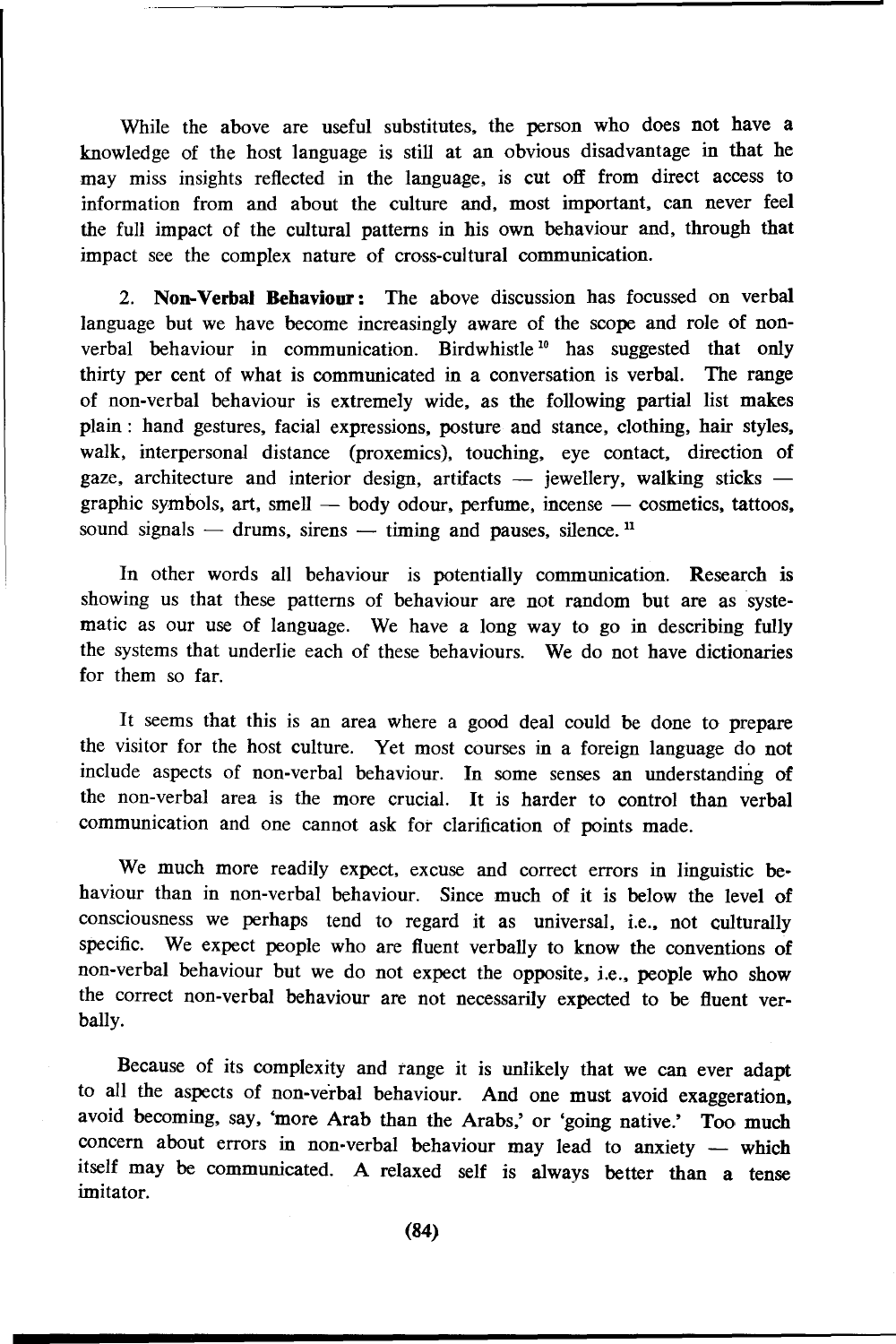However, a .few aspects of non-verbal behaviour should be included in briefing programmes as they can help to overcome some aspects of the frustration one often feels in the early period of· experience in a new culture. One example from the Arab world will suffice. Most non-Arab first-time visitors to Qatar go through the embarrassing situation of being offered small cups of Arab coffee in homes or offices. Most dislike the coffee, since it is an acquired taste. They drink the first cup in an effort to be courteous and hand it back with much relief only to find that the cup is refilled and returned to them. As the server may not know English, a verbal protestation will not stem the flow of coffee. Eventually by some form of gesture the visitor will manage to indicate that he has had enough. How much simplier if the visitor had known the non-verbal rule of shaking the cup to indicate that one has had enough  $-$  a very simple thing that could be included in briefing programmes. A more subtle thing, for those who do acquire a taste for this coffee, is to know, for any given situation, how many cups one should drink  $-$  one, two or three are the usual quantities, but they vary from situation to situation.

Often, of course, the host may attempt to adapt in the direction of the visitor  $-$  a compromise will be attempted, sometimes with amusing results. Visitors at a Qatari home say, may want to take their shoes off, as the local custom requires, on entering the sitting-room. However, lace-up shoes are more difficult to remove than the sandals favoured by the locals. The host may tell the visitor that it is not necessary for him to remove his shoes. Quite a lot of fumbling, stumbling, 'one shoe on - one shoe off' situations occur on the threshold. Visitors should be told either to wear sandals or slip-on shoes if they are invited to a home in the host culture.

What about taboos ? Condon and Yousef<sup>12</sup> believe that taboos are often overrated as major problems in cross-cultural communication. One can usually learn to avoid them without experiencing them directly. Often they are well known outside the host culture. Many people who have never been to the Middle East are familiar with the Muslim prohibition on the eating of pork and some are aware of not using the left hand in communal dishes. If one is in congenial company he will usually be told when he has violated strongly-held taboos. The •writer, when staying in a small mountain village in the Hejaz area of Saudi Arabia, made a serious error in wearing, out of doors, a **futah** (wrap-around skirt worn inside the home). When informed by other villagers, the host told the writer directly that this should not be done.

Problems arise more in the area of more subtle taboos, for example, failure to offer a drink to a guest, failure to see a guest off the premises, opening or not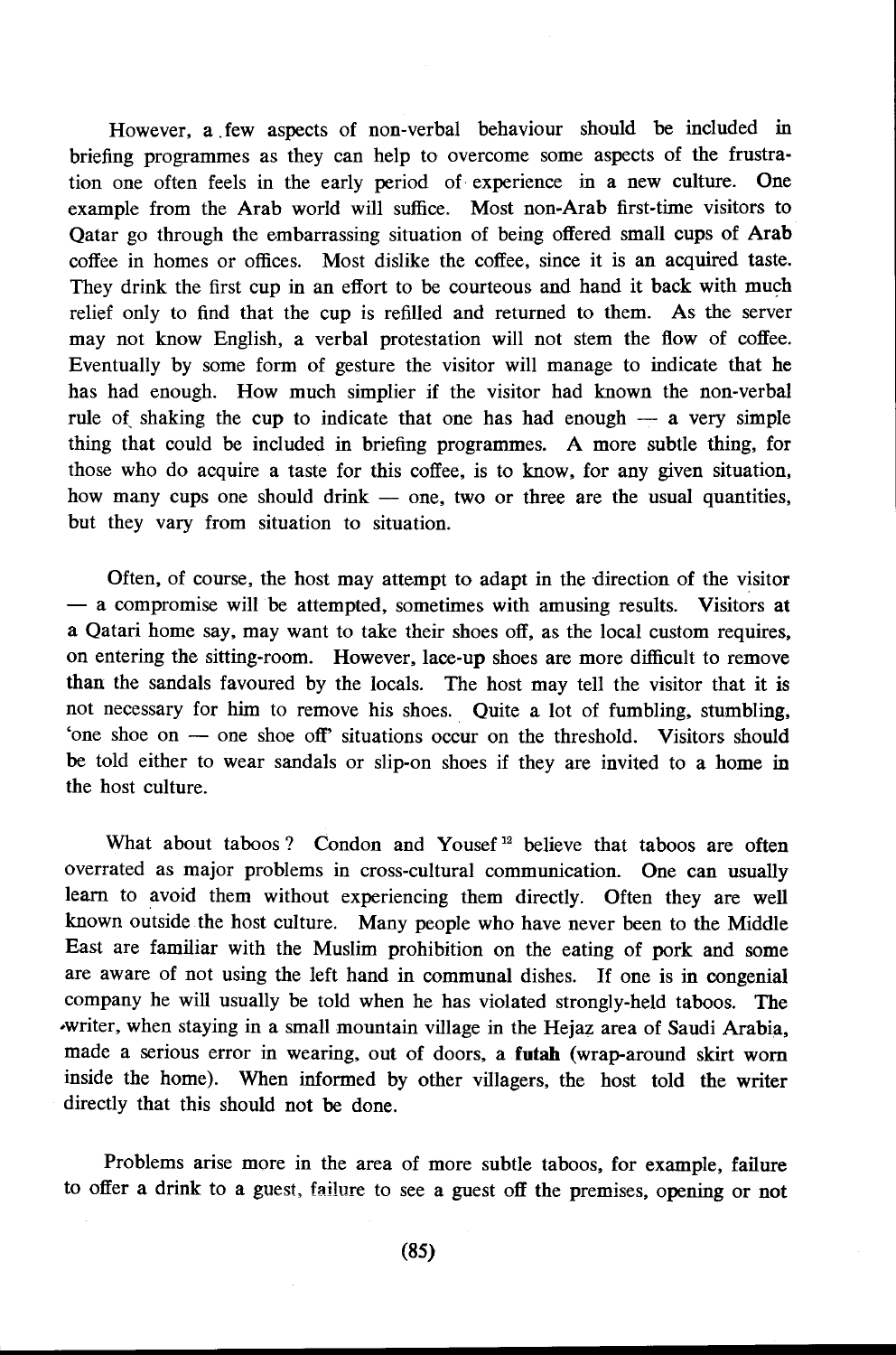opening a gift in the presence of the giver. Over a period of time these may be more damaging to cross-cultural communication than a single severe blunder. They are likely to be interpreted on a personal rather than a cultural level and blamed on a lack of respect rather than ignorance.

In all societies verbal taboos exist. In addition to obscene language there may be other topics that are not discussed with particular people. In England for example, it is 'not done' to enquire about someone's religion. Similarly in Qatar, one does not enquire, unless one is a very close friend of the family, about a man's wife.

3. **Values:** Taboos very often relate to the value orientations of the particular culture. How can one recognize the value orientations of a person from another culture? Values will of course vary from person to person within a culture but we do seek to recognize cultural values. The value system is, according to Albert 3 "what is expected or hoped for, required or forbidden." It is not so much the actual conduct but the system of criteria by which conduct is judged and sanctions applied. These criteria are rarely explicit and are probably best found in such areas as childrearing patterns, folk tales, linguistic data, the tacit codes of social interaction and the law. All societies evolve a world view and a view of their relationship with the environment. Different cultures may see themselves as the masters of that environment, at the mercy of it or working in communion with it.

Value orientations are abstractions even for people within the culture. A starting point for some understanding of these values is a knowledge of one's own values - which may best be seen when one is in another culture. The important point is not to set up one's own values as a standard against which the host culture will be judged. Europeans in Qatar are often critical of local attitudes to punctuality, queuing, and turn-taking and find exasperating the local administrative technique of dealing with several people at the one time.

We shall probably always regard some values as 'preferable' although we should always resist the temptation to see them as 'superior.' As long as the visitor realizes that he is being subjective in his approach to the host culture's values then this is not likely to cause great problems. The real problem arises when he thinks he is being objective. In fact there are no **absolute** standards for values - in that sense objectivity is impossible. Values will always be judged against other values.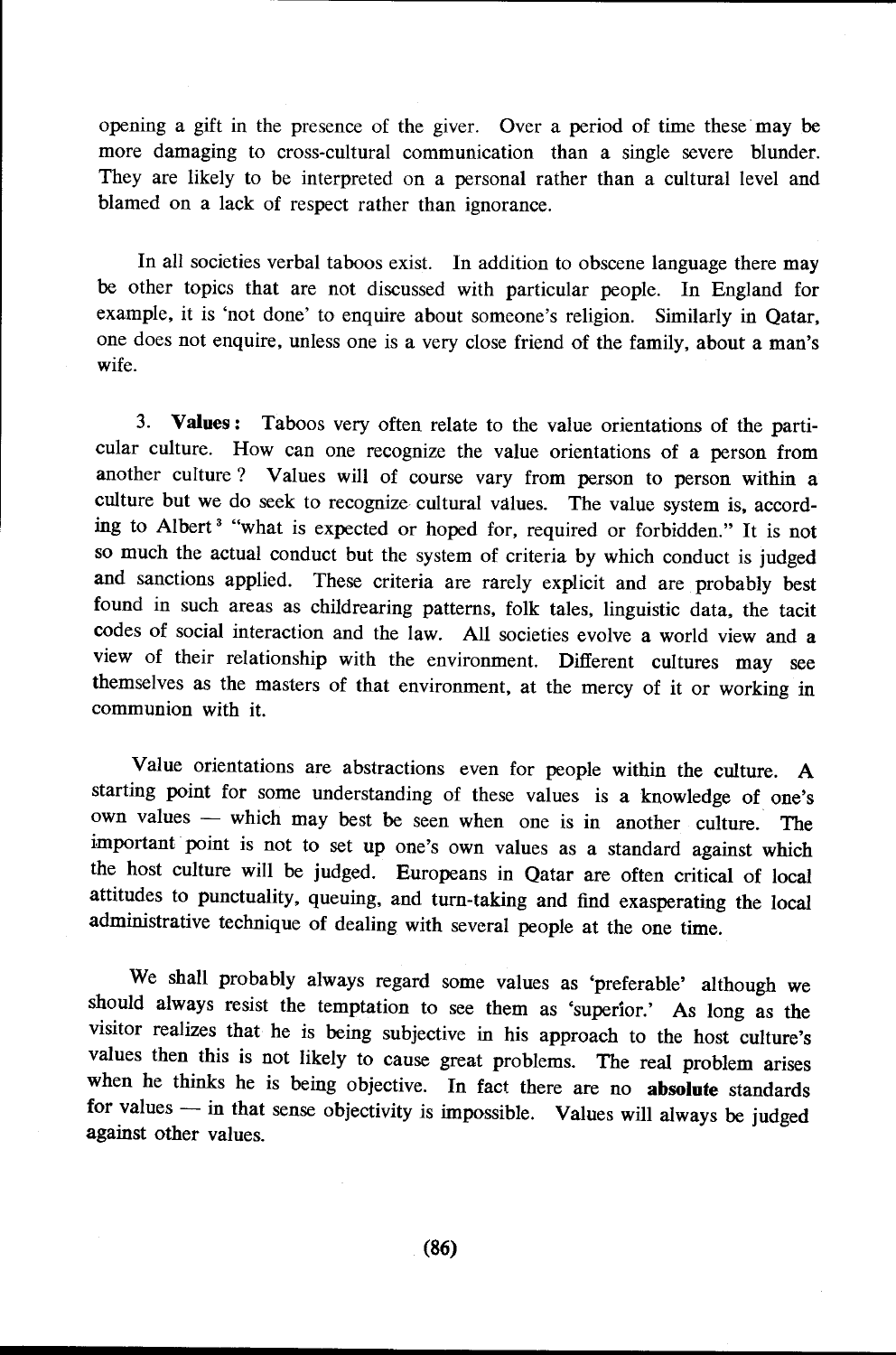Those of us who work within foreign cultures, to the extent that we are encouraging change, are making judgements even if we believe that the techniques we are giving the host culture are separate from the goals they have established.

If objectivity is not possible, how do we proceed ? We should avoid jumping to conclusions by with-holding judgement and not drawing inferences. We all like to be able to make immediate sense out of our perceptions. But we must avoid fixing quickly on an explanation and then gathering confirming evidence.

Some people find a foreign culture more enjoyable and stimulating than their own, probably because some specific value-orientations of that culture accord with aspects of their own personalities. Some may find it difficult to return to their own culture. It is often said that those who work or live abroad for lengthy periods cannot successfully return to their own culture. Many migrant workers in Australia cherish the hope of returning to England, Greece, Yugoslavia, Italy or where ever, and many do in fact make that return. A high proportion of them however find that they or their home-land, or both, have changed to an extent which makes it difficult for them to settle, and they re-emigrate to Australia.

Generally, cross-cultural communication leads to a more critical awareness of one's own culture and a more realistic understanding of other cultures. No studies have yet been conducted to assess which if any value orientations are more central, more at the core, of a given society and which ones are easy or difficult to adapt to.

4. **Reasoning and Rhetoric:** Value orientations are related to thinking and reasoning and these too will vary from culture to culture. Both in the area of  $argument$  - how one gets proofs, and rhetoric - the selection and presentation of the proofs in order to secure acceptance, there must inevitably be cultural variance. A basic division often referred to is the difference between Oriental practice and the Aristotelian methods which are prevalent in the Western world. What relative importance is given to considerations of natural law, basic truth, moral order, physical evidence, the role of witnesses ?

Even within Western culture differences may be seen between the Anglo-American emphasis on induction and empiricism and the universalistic deductive reasoning typical of French and other Romance language societies. Condon and Yousef<sup>14</sup> exemplify this in discussing the response of Americans and English Canadians on the one hand and French Canadians on the other, to the classification and semantic components of a banana. The former saw it as merchandise,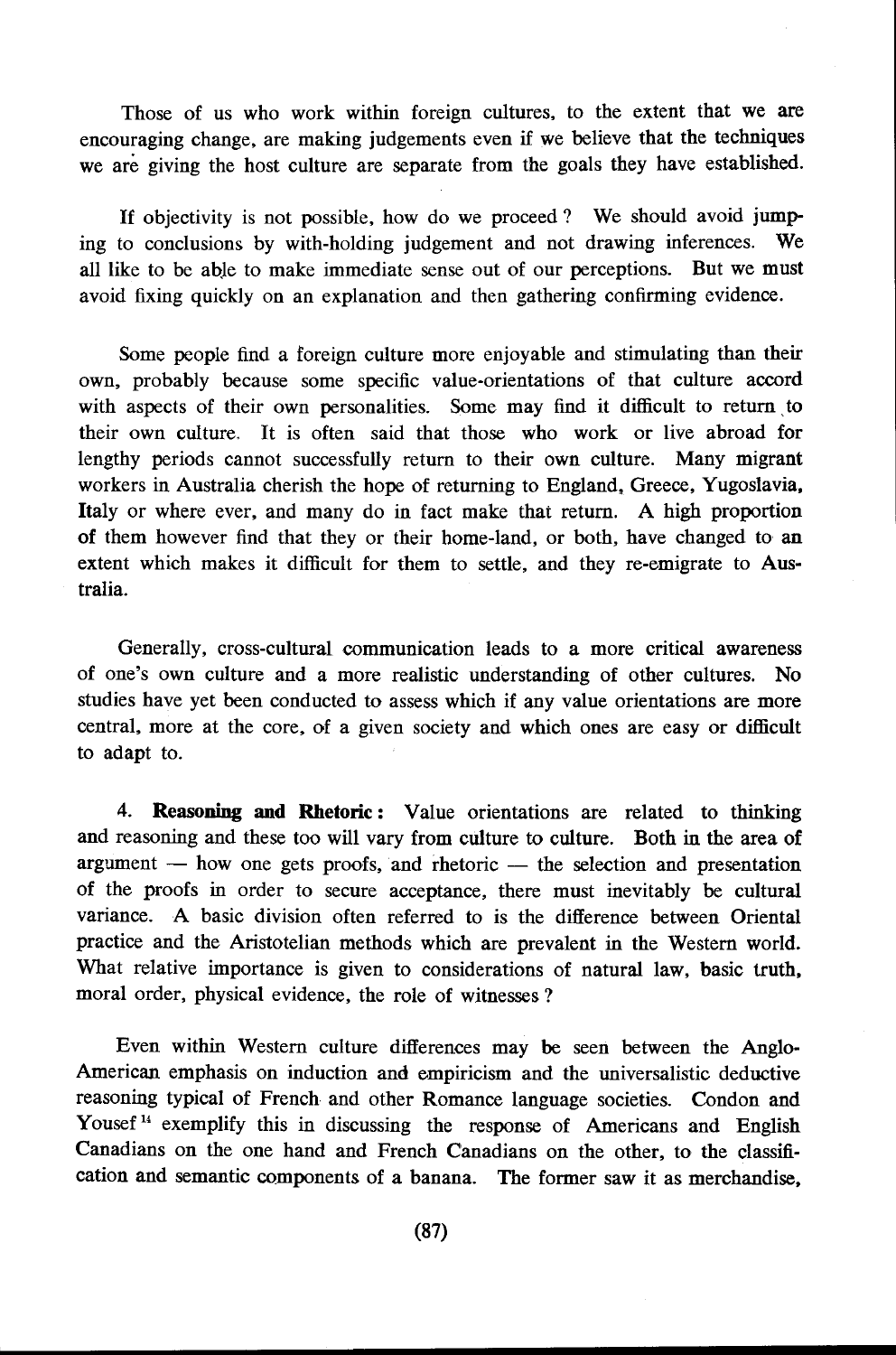a dessert, a subject for painting, etc. The French Canadians, however, viewed these classifications as trivial and urged a consideration of the essence of a banana, getting to the heart of 'banananess', which transcends all structural classifications.

In an attempt to describe variant thinking in patterns as revealed by strategies for expository prose writing, Kaplan<sup>15</sup> suggests the following schematic models.



Students learning to write English prose need to know not only the correct syntax but also the logic of an English paragraph with its basically linear structure.

Generally, we regard as reasonable what sounds like what we would have said. In other words familarity comprises a large part of reasonableness. We tend to assume that what can be argued in one language can be argued in another, allowing for some distortion. What is needed by the visitor is a sympathetic appreciation of the fact that what appears unreasonable to him may appear reasonable to his hosts. If one is to understand such reasoning then one has to see it from the other person's point of view. That is, an empathic ability is required.

While there may be little moral or intellectual hesitation about trying to alter our language or non-verbal behaviour when we enter a foreign culture, as an aid to cross-cultural communication, we are more hesitant about value changes and extremely hesitant about changes in thinking and reasoning - since we often consider these as culture-free.

The extent to which we are prepared to meet the above dimensions of the host culture, i.e., language, non-verbal behaviour, value orientations and reasoning and thinking patterns will determine the nature of our 'culture shock' - the frustration, anger, alienation or depression, that we feel when first confronted with the host culture. Some cultural shock is inevitable and, some would argue, necessary. What is important is to be able to recognize these feelings and know how to respond to them. Each case is personal and more psychological than cultural. The symptoms may be withdrawing excessive election a speak during The symptoms may be withdrawing, excessive sleeping, a great desire for news from,home (home sickness) or day-dreaming. In Qatar, for example,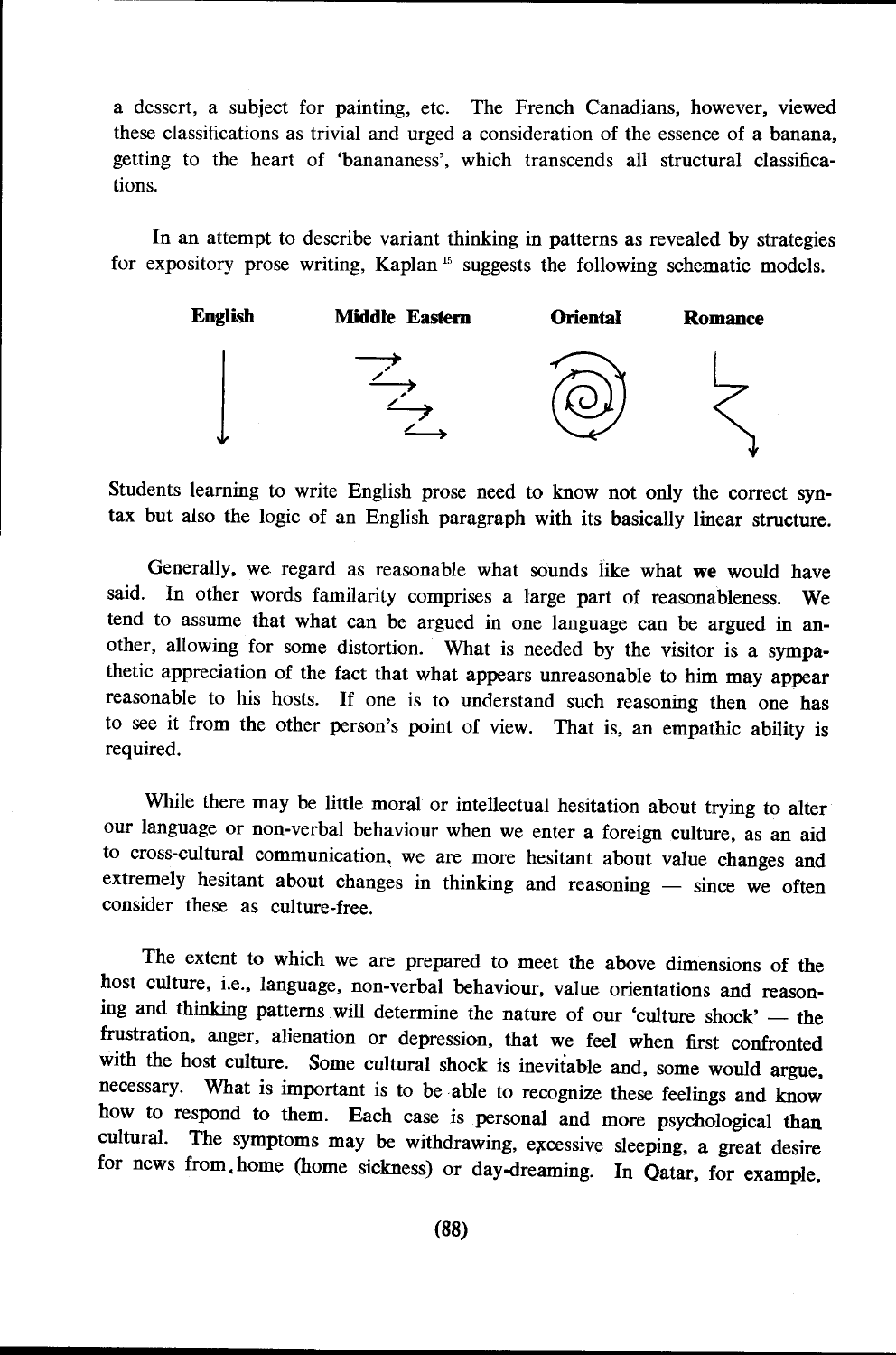many foreigners who come to work, retreat into the expatriate community and live out their stay with little or no contact with the host culture.

If the symptoms of culture shock persist for say, over six months, the person would be well advised to leave. Culture shock may occur. not immediately. but after a person feels he has adapted. It may be triggered by physical, structural, sensual, or psychic devices or just being sick of all 'this.' In Qatar, the heat. the barreness of the landscape. the frustration of dealing with a system not comprehended and for which they feel little sympathy. just becomes too much for people who initially appeared well adjusted.

This then is the setting for cross-cultural communication. There are difficulties but we must not assume that the difficulties are insurmountable. We must seek to find ways of operating as effectively as possible in whatever setting we find ourselves. We are each of us "like all other men, like some other men and like no other man." 16

We are members, as 'multiple selves' of several cultures. We need 'an environment in which we can flow back and forth among our various selves without feeling stuck ... (We need) ... to free ourselves from our deep-rooted addiction to sensing and coding reality in rigid and narrow patterns.<sup>17</sup> Only then can we experience fully the rich variety of which we are part.